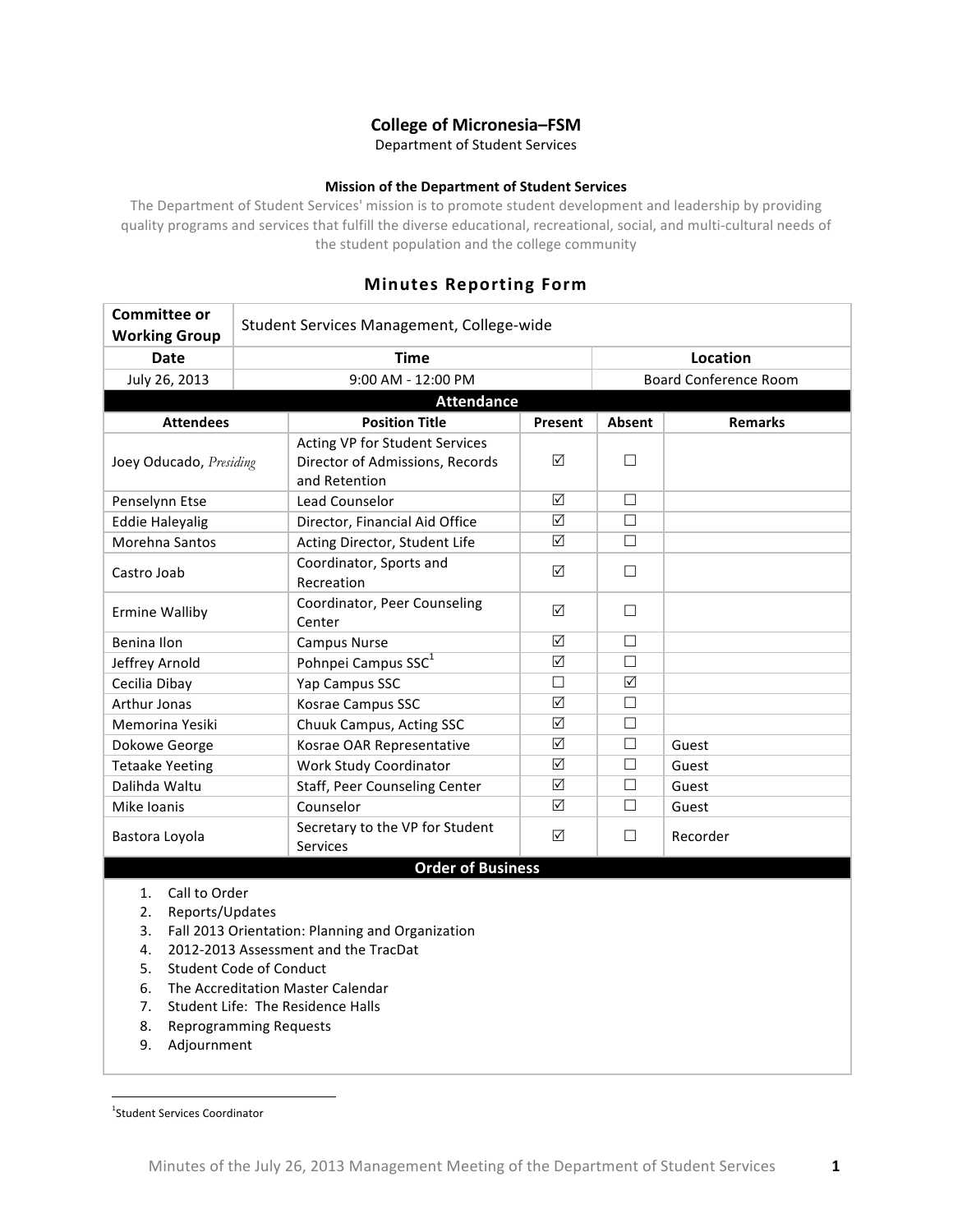# **Discussion and/or Information Sharing**

## **Call to Order**

A quorum having been established, the presiding chair called the meeting to order. The attendees unanimously adopted the order of business.

The presiding chair acknowledged the presence of invited guests to the meeting, as follows: (a) Mike Ioanis and Dalihda Waltu who were tasked the oversight to coordinate and organize the Peer Advisers, (b) Dokowe George of Kosrae's OARR, and (b) Tetaake Yeeting of National Campus' FAO.

## **Reports and Updates**

Financial Aid Office

- The 2013 Financial Aid Handbook has been finalized and a master copy was submitted to a on-island print shop for printing of the publication.
- The handbook will also be available in electronic format accessible from the FAO's webpage.

Peer Counseling Center

• A grant request of \$5,000.00 was submitted to SAHM Council to fund PCC's activities.

Pohnpei Campus

- The preparation for academic year 2013-2014 is an on-going activity. The division of Student Services reported of interviewing 10 applicants for the Peer Advisors.
- The division is still waiting for the TracDat Training that will be facilitated by the Institutional Research and Planning Office (IRPO).

Counseling Services

The division of Physical Facilities and Maintenance is working on the renovations and other related works to the new office for the Counseling Services. Completions of these works are expected by the end of the week.

Health Services

The Campus nurse reported on working with her Office's assessment, and once completed, she will transmitted it to the Acting VPSS for review and endorsement; thence posting into the TracDat.

Student Life

• 76 Upward Bound (UB) students currently residing in the Residence Hall.

Kosrae Campus' Student Services

- Administered a special COMET to 60 students who were not able to take the February-March 2013 COMET.
- Commencement Exercises participated by 28 graduates.

Chuuk Campus

- Conducted workshop on orientation and registration to SBA officers and Peer Advisers.
- Seven graduates during Summer 2013 session.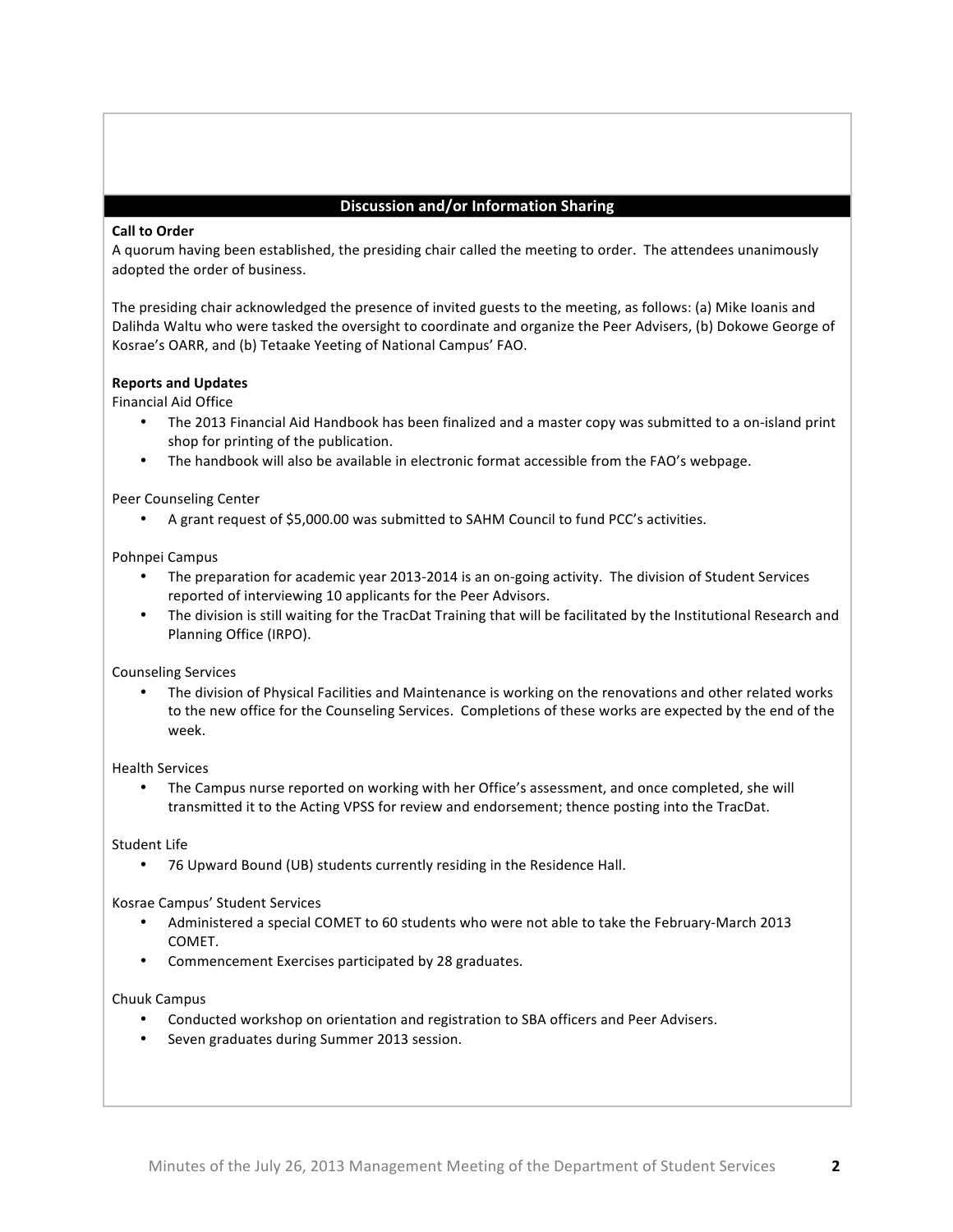## **Fall 2013 Orientation: Planning and Organization**

Presiding chair reminded attendees of the following college-wide schedules:

- August 5-8, 2013, Fall 2013 orientation for incoming new and freshman students including transfer students.
- August 9, 2013, registration for new students
- August 12, 2013, special add/drop for early registered students who are not able to meet the prerequisites of courses they had early registered.
- August 13-15, 2013, regular registration for all students.

## **2012-2013 Assessment and the TracDat**

The presiding chair reported that only Counseling office has submitted their 2012-2013 assessment' Worksheet 3 (closing the loop) which was supposedly due on July 6, 2013. As such, he advised all that he is extending the deadline to another week to complete the overdue reports.

The 2012-2013 assessment plans and reports will be posted into the TracDat.

## **Student Code of Conduct**

The presiding chair reported receipt of the Student Code of Conduct as drafted by the working group consisted of Counselors Mike Ioanis and Lore Nena, the Director of Student Life Morehna Santos, and Chief of Campus Security and Safety, Warren Ching. The draft Code will be submitted to the Student Services Management, the Facilities and Campus Environment Committee, and Executive of Committee, and others for review, comments, and other recommendations; thence, to the Cabinet and the Board of Regents.

## **The Quarter Performance Reports and Other Reports**

- The presiding chair and acting VPSS shared his thoughts of creating online reporting templates or forms (say, through Google.docs) for directors, coordinators and other unit supervisors to use.
- He presented to the attendees the new reporting template for the quarter performance reports, and especially cited the high-level accomplishments now required under the new templates specifically relating them to the College's Institutional Directions and Goals, IEMP objectives or goals, the ACJCC standards.
- He also provided attendees the "Reference for Directors, Coordinators and Unit Supervisors" which is basically a document containing essential information (for reference purposes), such as institutional mission statement, vision, core values, the institutional directions and goals, the institutional student learning outcomes, the mission statements of the department and all the units under the department.
- He also discussed the IEMP and the objectives specific to the department.

#### **The Residence Halls**

The Director of Student Life reported that she is currently drafting the RH policies to be sent to the members for feedback and comments to be submitted to Acting VPSS for formatting next week.

#### **Reprogramming Requests**

The presiding chair echoes the directive emanating from the Office of the President and Chief Executive Officer on request for fund reprogramming. Requests should be accompanied by justifications primarily linking them to the specific directions, goals and objectives of the College.

#### **Adjournment**

The meeting adjourned at 12:05pm.

#### **Comments/Date and Time of Upcoming Meeting, and Others**

None